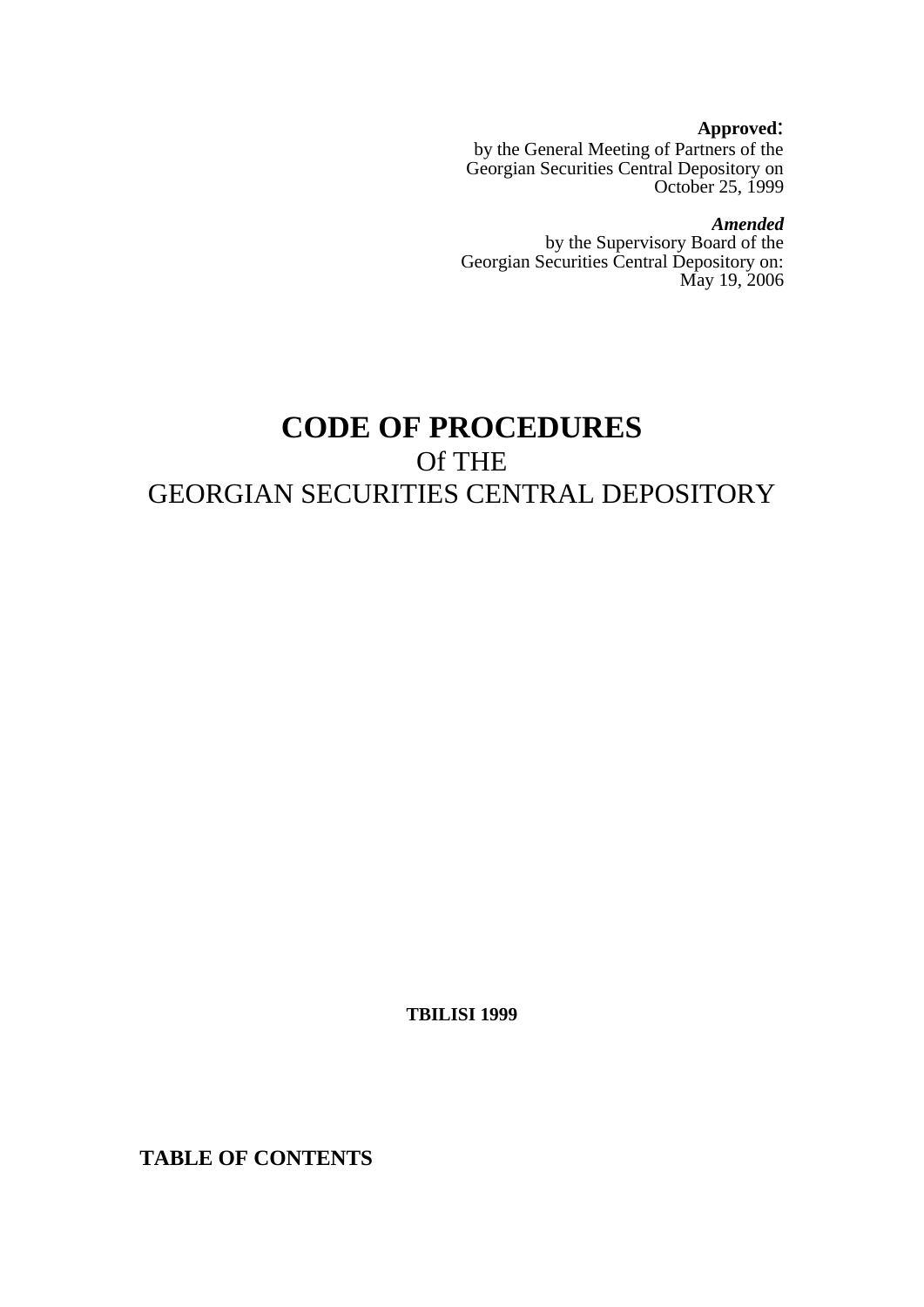#### **Article I: Scope and Purpose of the Code**

- Section 1. Purpose Section 2. Definitions Section 3. Interpretation Section 4. Confirmation of Potential Violations Section 5. Confidentiality
- Section 6. Investigation Process
- Section 7. Conflicts of Interest

### **Article II: Disciplinary Actions, Hearings and Decisions**

- Section 8. Issuance of Complaints by the Business Conduct Commission
- Section 9. Form, content, notice and withdrawal of Complaints
- Section 10. Response to Complaints
- Section 11. Request for Hearing
- Section 12. Burden of Proof
- Section 13. Hearing Committee
- Section 14. Evidence and Procedure of the Hearing Committee
- Section 15. Decisions of the Hearing Committee
- Section 16. Right of Appeal
- Section 17. Minor Rule Violation Procedure
- Section 18. Settlement Procedure
- Section 19. Complaint Docket
- Section 20. Sanctions
- Section 21. Cost of Proceedings

# **Article I: Scope and Purpose of the Code**

## **Section 1. Purpose**

This Code of Procedure shall apply to proceedings related to disciplinary actions involving Members of the Depositary and to any other proceeding related to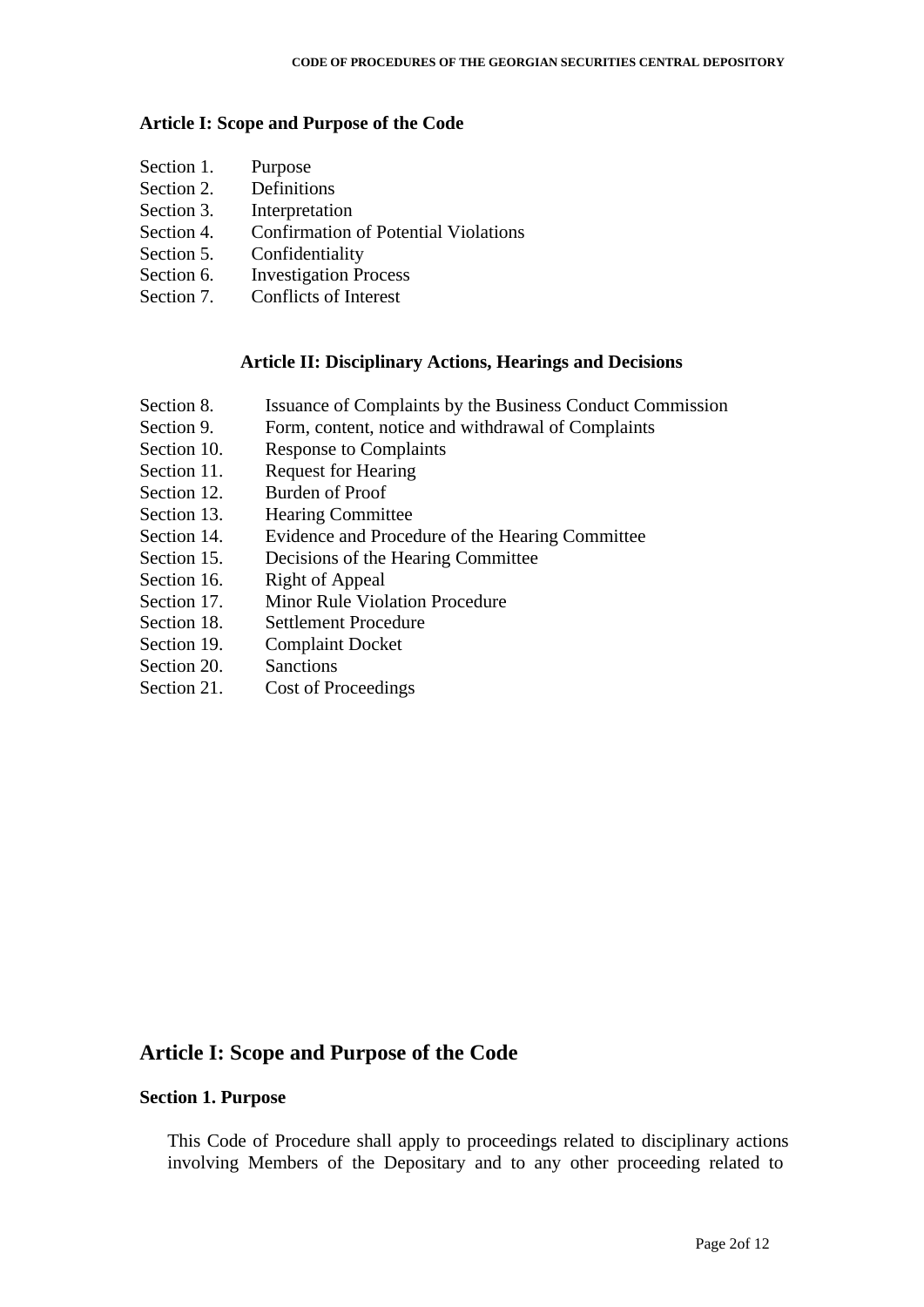violations of the rules or procedures of the Georgian Securities Central Depository Ltd (hereinafter referred to as "the Depository").

#### **Section 2. Definitions**

- 2.1. "Ethics Commission" the Business Conduct Commission (hereinafter referred to as the "BCC" or the "Commission"), which is authorized to exercise powers assigned to it by the Supervisory Board of the Depository in connection with disciplinary and other matters, in compliance with this code and the Commission's bylaws approved by the Supervisory Board.
- 2.2. "Hearing Committee Judges" 12 judges elected by the General Meeting of partners, two of whom are assigned to work in the Hearing Committee.
- 2.3 "Hearing Committee" a temporary committee as a panel of three members, two of whom is elected from the Hearing Committee Judges and one is elected from the Members of the Ethics Commission. The Hearing Committee is established for each disciplinary matter that requires a Hearing. At the completion of the Hearing process, the Hearing Committee is dissolved. The committee acts in accordance with this code.
- 2.4. "NSCG" National Securities Commission of Georgia.
- 2.5. "Plaintiff" for the purposes of this code the Depository is regarded as a plaintiff, in case it files a claim.
- 2.6. "Defendant" a Member of the Depository, which committed disciplinary violation.

#### **Section 3. Interpretation**

The provisions of the Code of Procedure will not be construed to limit the By-Laws or Rules of the Depository.

#### **Section 4. Statements of Potential Violations**

4.1. Any individual or legal person, or any other self regulatory organization or their representative may file a written statement to the Depositary alleging potential violations of the Law on Securities Market, current legislation, rules of the Georgian Stock Exchange, the Depository or a Member, from the part of a Member or its Employee. After validating the Claim, the Depositary raises the claim against the offender, on behalf of the claimer or a Member. The statement must be in written and specify in details the facts surrounding the allegations. The Claim shall be filed with the General General Director of the Depository.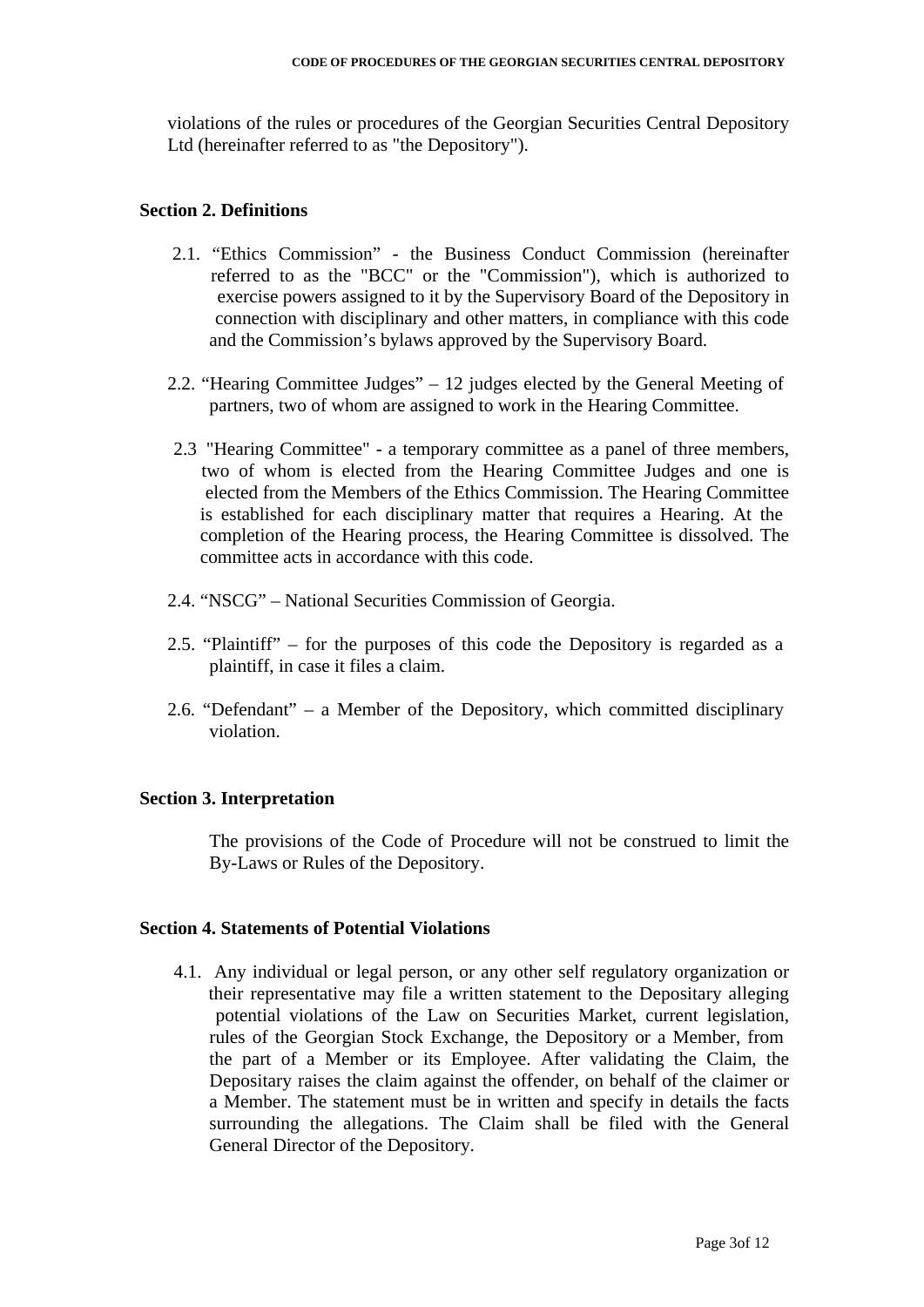- 4.2. The General Director, may, in his discretion and due to his knowledge of the surrounding circumstances, dismiss the matter. Alternatively, he may promptly forward the statement to the Surveillance and Disciplinary Department of the Depository for investigation and completion of a preliminary written report. This report shall be completed within ten (10) business days of receipt. The General Director, after review of the report, may:
	- (i) dismiss the claim;
	- (ii) request the Internal Control Unit to conduct further investigation; or
	- (iii) forward the matter to the Chairman of the Business Conduct Commission for its review.
- 4.3. If the General Director dismisses the claim and closes the matter, he shall promptly forward the investigative report, along with his written decision, to the BCC for its review.

# **Section 5. Confidentiality**

All claims, complaints, investigations and proceedings are considered as a non-public domain. Therefore, the Ethics Commission, Hearing Council and Supervisory Board shall not disclose pertinent materials to any person other than those involved in the disciplinary process. Upon completion of investigative process such documents must be transmitted to Internal Control Unit.

#### **Section 6. Investigative Process**

- 6.1. Upon receipt of the investigative report, in two days period, the Business Conduct Commission shall be convened to review the matter, and, by majority of votes, may:
	- (i) dismiss the claim;
	- (ii) request the Internal Control Unit to conduct further investigation;
	- (iii) recommend that the Internal Control Unit negotiate a Letter of Minor Rule Violation with the member or employee on the issues referred to in the grievance, as described in Section 17 of this Code; or
	- (iv) authorize a Formal Complaint to be issued.
- 6.2. Should the Commission dismiss the claim, a letter noting that decision shall be sent to the plaintiff.
- 6.3. During the course of the staff investigation, every Member and Employee shall cooperate fully with Depository staff and promptly produce all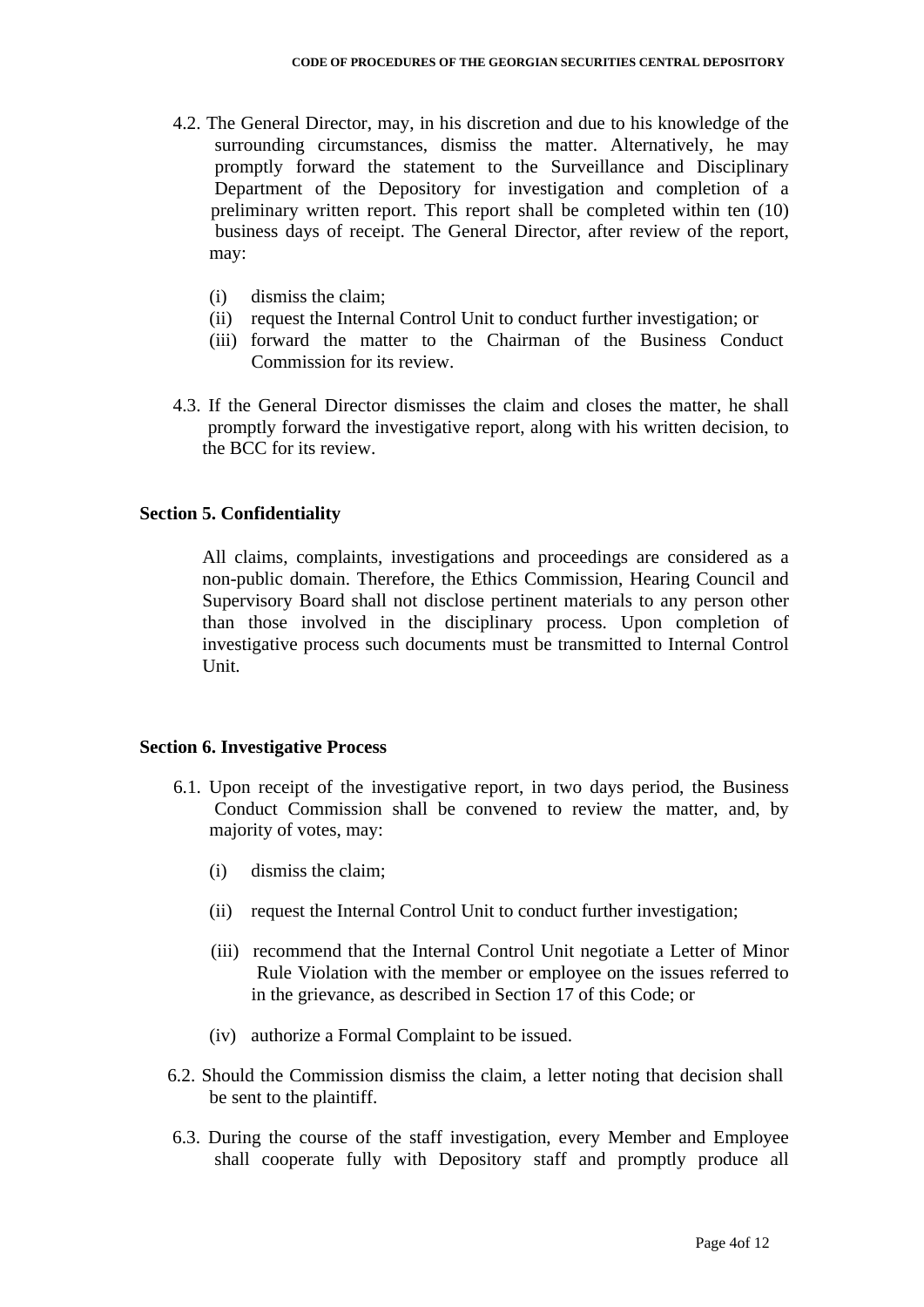requested information. Failure to do so may result in a temporary suspension of activities for the Member or Employee.

#### **Section 7. Conflicts of Interest.**

No person on the Ethics Commission, Hearing Council, or Supervisory Board shall be allowed to review any document or participate in any disciplinary matter if:

- (a) he, his Member firm, any employee of his Member firm or any relative (as defined in the Article 29.4 of the Tax Code of Georgia) is a Respondent;
- (b) he has any individual interest in such matter;
- (c) he has a financial interest or benefit from the outcome of the matter; or
- (d) his participation in such matter could be construed as a conflict of interest.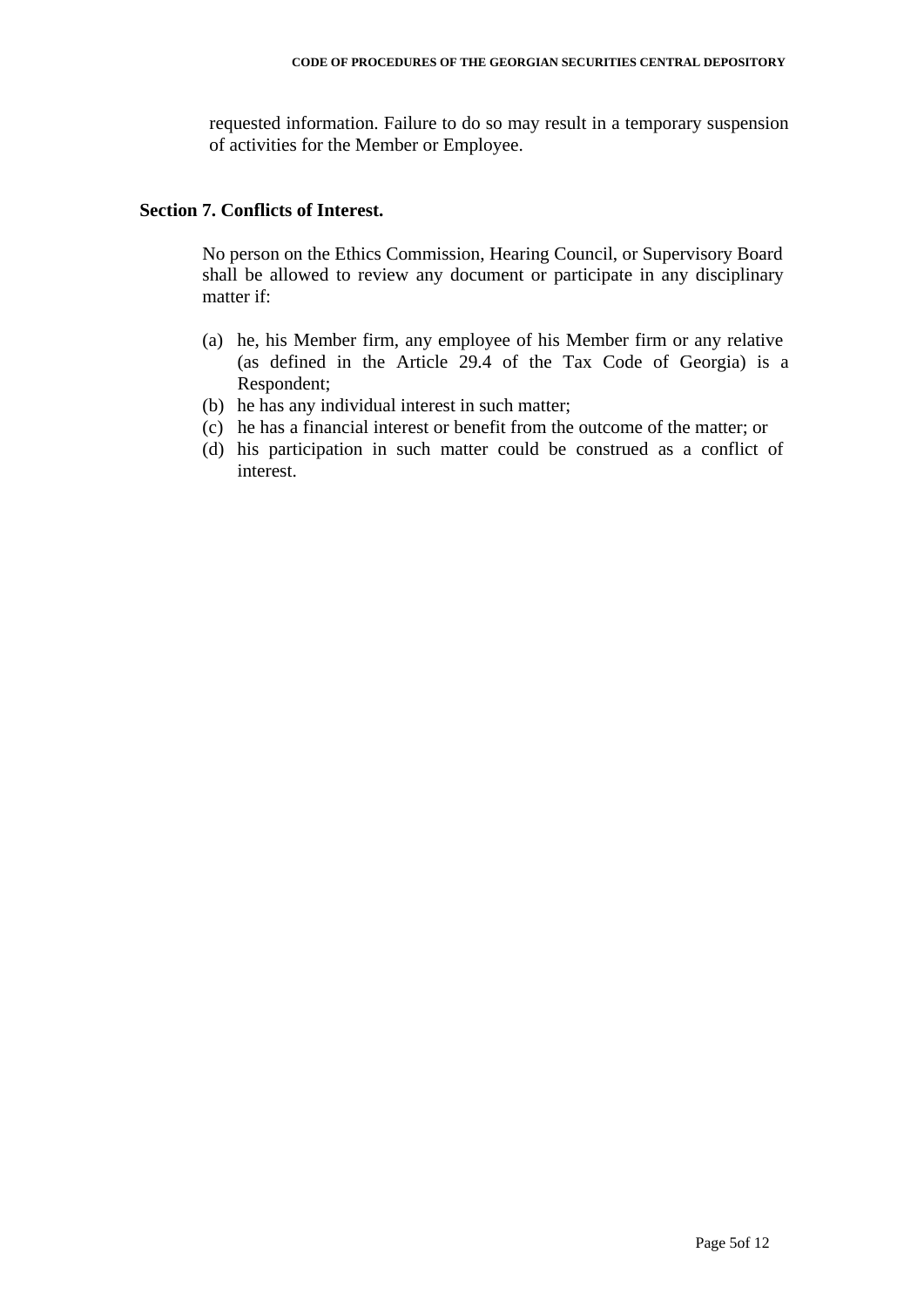# **Article II: Disciplinary Actions, Hearings and Decisions**

# **Section 8. Issuance of Complaints by the Business Conduct Commission (BBC).**

- 8.1. If the Ethics Commission, after thorough investigation and review of the matter by Internal Control Unit, has reason to believe that a Member or Employee has violated any Depository rule or Legislation of Georgia, the Commission shall issue a complaint as set forth in Section 9 of this Article.
- 8.2. In case the Commission draws a conclusion, that the violation is classified as a criminal act or a civil grievance, or exceeds the competence of the Commission, the latter immediately advises the National Securities Commission of Georgia about such violations. In case, the violation type requires the decision of a court or arbitration board, the Commission advises the plaintiff to apply to a court or arbitration board.

# **Section 9. Form, Content, Notice and Withdrawal of Complaints**

- 9.1. All complaints will be in written, in a format approved by the Supervisory Board, and will specify in reasonable detail the nature of the charges and the rules, regulations or statutory provisions allegedly violated. The party making the complaint (i.e.the Depository) will be termed the "complainant" and the party against whom the complaint is made will be termed the "respondent". If the complaint consists of several allegations, each allegation shall be stated separately. All complaints must be signed by the Chairman of the Commission.
- 9.2. A copy of the Complaint is hand delivered or mailed through the registered mail to the respondent(s) at its(their) legal addresses.
- 9.3. After prior approval by the Commission, a complaint may be withdrawn by the Ethics Commission at any time prior to the issuance of a written decision by a Hearing Committee. Withdrawal of a complaint does not preclude the Ethics Commission from issuing a complaint at a future date involving the same allegations.

# **Section 10. Answers to Complaints**

- 10.1. All answers to Complaints will be in written in a format approved by the Supervisory Board, and shall be transmitted to the Ethics Commission within ten (10) calendar days from the date the Complaint is sent to the respondent. The Ethics Commission has the discretion to extend the period if acceptable rationale is presented. In such cases the Ethics Commission can extend the period for five days.
- 10.2. If a Complaint is amended, the time period for filing an answer or amended answer will be extended for ten (10) calendar days from the date of receipt of the amendment. If an answer has already been filed, a respondent will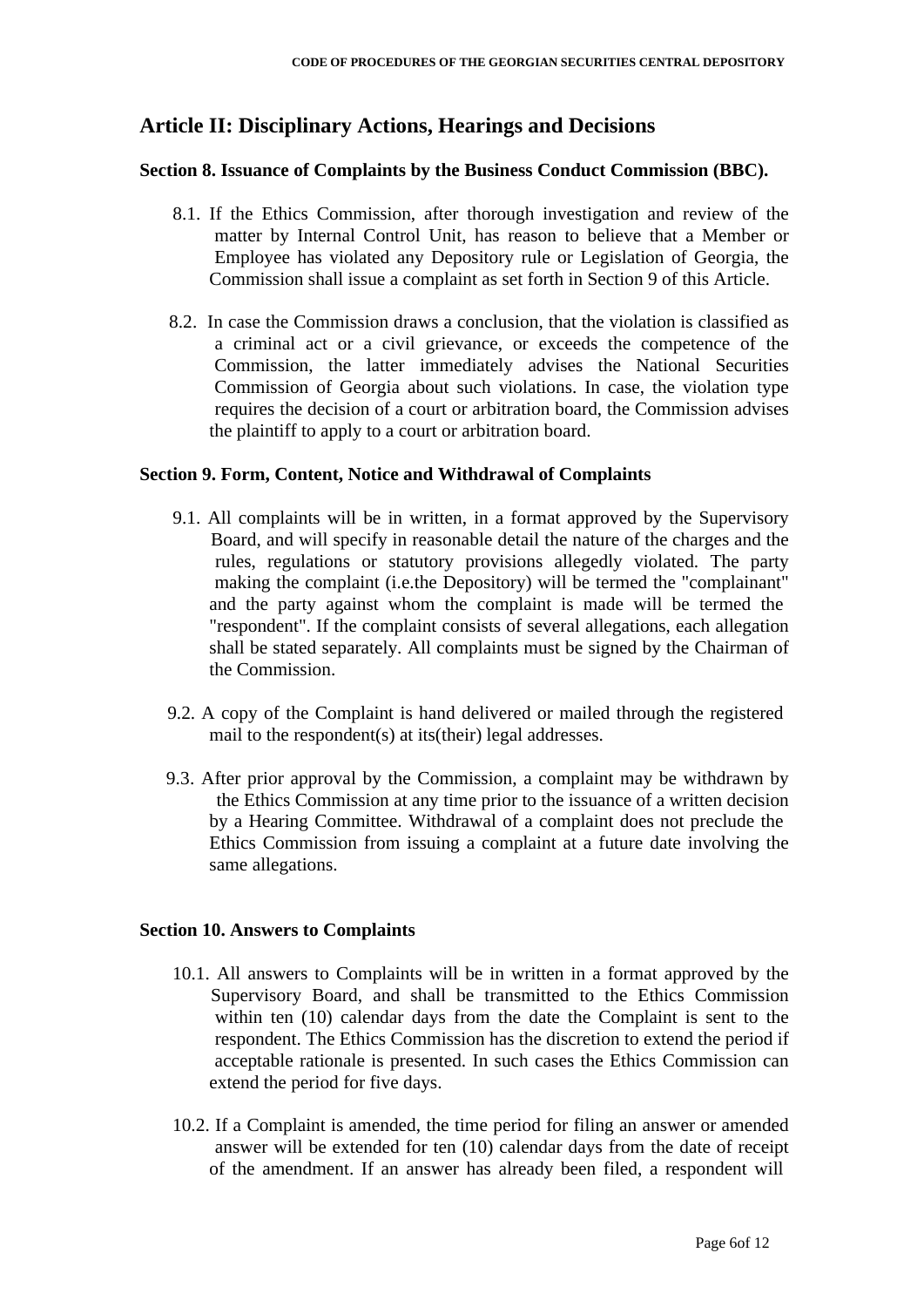have ten (10) calendar days from the date of the amended complaint within which to file an amended answer.

- 10.3. If the Ethics Commission is not able to accomplish personal service of the Complaint, and the Answer is not received by the Commission within the ten (10) days time period, the Commission will serve a Second Notice to the respondent requiring an Answer within five (5) business days from the date of delivery of the Second Notice. The Second Notice will state that respondent's failure to reply within the period specified in the Notice may be treated by Ethics Commission as an admission of the allegations of the complaint.
- 10.4. If the Respondent does not reply to the Second Notice within the time period specified, the Commission shall, upon its own motion, order a Hearing on the matter. At the Hearing, the Hearing Committee shall consider the allegations of the complaint as admitted by the respondent.
- 10.5. In Complaints involving multiple respondents, copies of the Answer submitted by each Respondent will be sent to all other Respondents.

#### **Section 11. Request for Hearing**

- 11.1. Upon the filing of an Answer, the Respondent may request a Pre-Trial Hearing. If a request is made, the Pre-Trial Hearing will be appointed on the next business day from filing of such a request. After the Pre-Trial Hearing or in the absence of a request, the Ethics Commission may order the Complaint to be set for the Commission Hearing.
- 11.2. A notice stating the date, time and place of the Hearing shall be mailed to the complainant and to the respondent(s), unless extraordinary circumstances require a shorter notice period. Extraordinary circumstances exist when the BCC deems it necessary to protect and safeguard customer funds and/or securities.
- 11.3. Upon consideration of the length of expected testimony, the volume and complexity of documentary evidence, and other factors it may deem material, Ethics Commission may determine that a complaint will be set for an Extended Hearing. Notice of an Extended Hearing will be served on as described in Section 11.2. of this Article.

#### **Section 12. Burden of Proof.**

The Depository, and staff persons representing the Depository, shall have the burden of proving that it is "more likely than not" that the respondent committed the alleged violations. If the Depository meets its burden, then the respondent shall have the opportunity to present all available factual and legal defenses to the allegations, produce explanations and other legal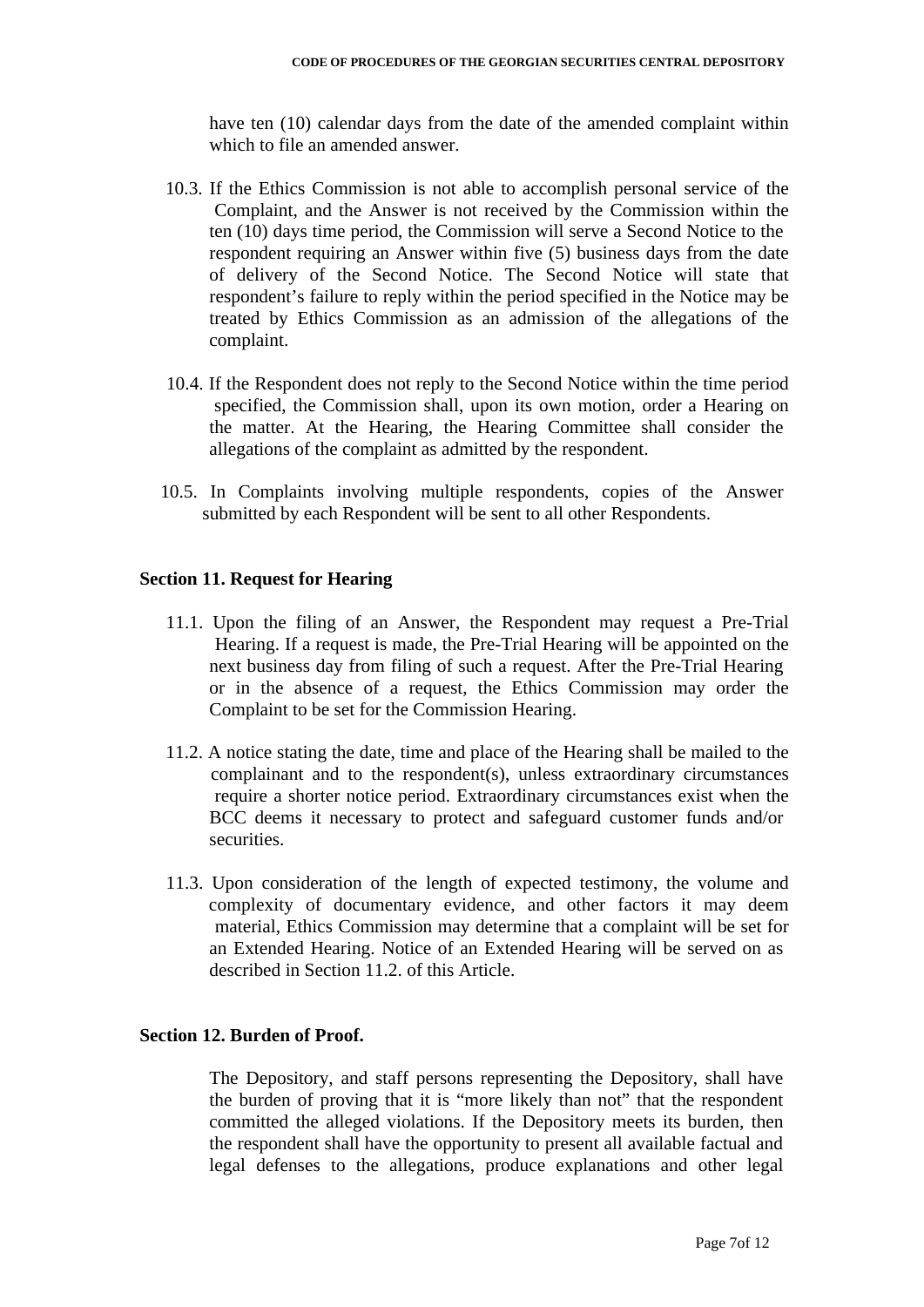actions. The proofs obtained along with breaches of the law shall not be deemed as a valid.

#### **Section 13. Hearing Committees**

- 13.1. The Secretary of the Depository Hearing Council shall appoint two persons to serve on each Hearing Committee. The Secretary, in considering the appointment of a Hearing Committee member, shall take into account the facts surrounding the case, the committee member's experience in the business areas alleged in the Complaint and the absence of any potential conflict of interest. The third person to serve on the Hearing Committee shall be a member of the Ethics Commission, selected by the Chairman of this Commission. The Chairman may also serve as a Hearing Committee member. The Committee members shall, among themselves, choose a Chairman of the Hearing Committee. Members of the Hearing Committee shall be appointed within the period of three days.
- 13.2. In the event of an Extended Hearing, the Secretary will appoint two persons to the Extended Hearing Committee, using the same criteria as described in Section 13.1. The third Member of the Hearing Committee shall be selected by the Chairman of the Ethics Commission or the Chairman may serve. Members who serve on an Extended Hearing Committee may be compensated at a reasonable rate of compensation.

#### **Section 14.1. Evidence and Procedure of the Hearing Committee.**

- 14.1. The Hearing Committee will make available to respondents and their counsel any documentary evidence and the names of any witnesses the staff intends to present at the Hearing, at least five (5) business days prior to the Hearing, from the date indicated in the notice sent to the Respondent – as defined in the article 11.2. From his/her part the Respondents will submit to the Chairman of the Hearing Committee any documentary evidence and the names of any witnesses respondents intend to present at the Hearing.
- 14.3. During a hearing:
	- (i) The respondent may be represented by a counsel;
	- (ii) The complainant is obliged, and the respondent is eligible to provide explanations pertaining to the disciplinary violations. New evidence may be presented at Hearing only if the Hearing committee determines it is material and necessary for a complete record;
	- (iii) Both parties shall have the opportunity to cross interrogate the other party's witnesses; and
	- (iv) Secretary of the Hearing Committee will maintain a record of the Hearing.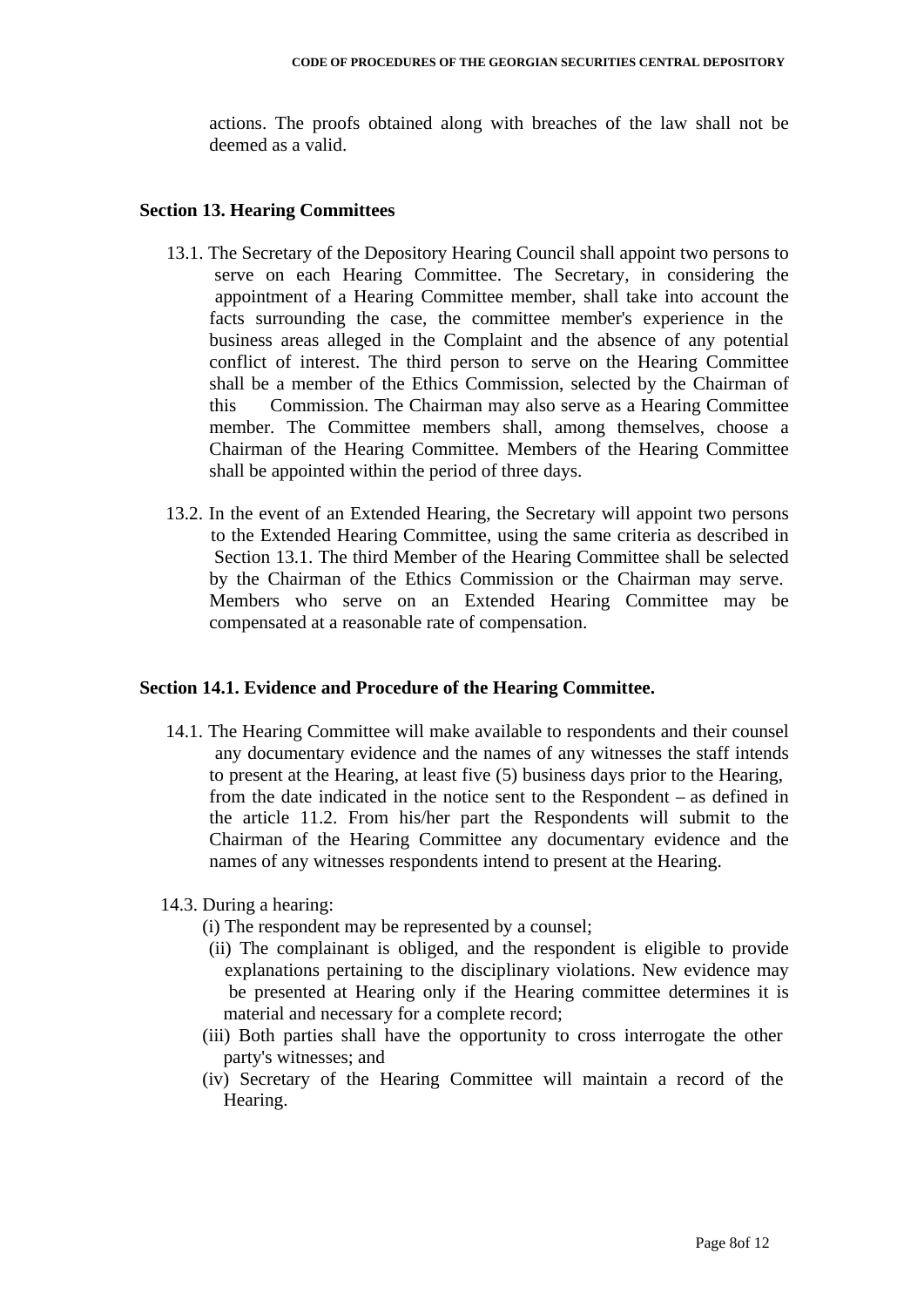# **Section 15. Decision of the Hearing Committee.**

- 15.1. At the conclusion of the Hearing, the Hearing Committee shall decide, by a majority vote, whether or not the respondents(s) violated any rules as charged. If the Committee determines that a violation(s) has occurred, it will issue a written Decision, which sets forth:
	- a. the act or practice which the respondent has been found to have engaged in or omitted;
	- b. the rule, regulation or statutory provision which such act, practice or omission to act is deemed to have violated;
	- c. the facts and evidence upon which the findings are made; and
	- d. the sanction(s) imposed and the reasons supporting the sanction(s).
- 15.2. The written Decision of the Hearing Committee shall be signed by all three members of the Hearing Committee and shall be hand delivered, and mailed, to the Respondent(s).
- 15.3. The sanctions contained in the Decision shall become effective three (3) days from the date of the Decision. Except from the sanctions, which are within the discretion of the Supervisory Board or the Meeting of the Members of the Depository. The Supervisory Board or the Meeting of the Members on the nearest session with the appropriate decision will impose such sanctions.
- 15.4. If the Committee determines that no violation charged in the complaint has occurred, it may dismiss the complaint and confirm such a decision in written. A copy of the Committee's decision to dismiss shall be promptly sent to the Respondent(s) and the Member with whom he is associated.

# **Section 16. Right of Appeal.**

- 16.1. The Respondent has the right to appeal the Hearing Committee's Decision to the Supervisory Board of the Depository within ten (10) calendar days of receipt of the Decision.
- 16.2. The Supervisory Board shall, within ten (10) business days of receipt of the Respondent's Motion of Appeal, review the Hearing Committee's Decision, along with the written record, evidence and documents.
- 16.3. The Supervisory Board, by majority vote, may:
	- (i ) dismiss the Hearing Committee's findings, in whole or in part;
	- (ii) mitigate the sanctions imposed by the Decision;
	- (iii) affirm the Decision, in whole or in part; or,
	- (iv) under extraordinary circumstances, recommend that the matter be retried with a new Hearing Committee, selected under the procedures described in Section 13.1. of this Article.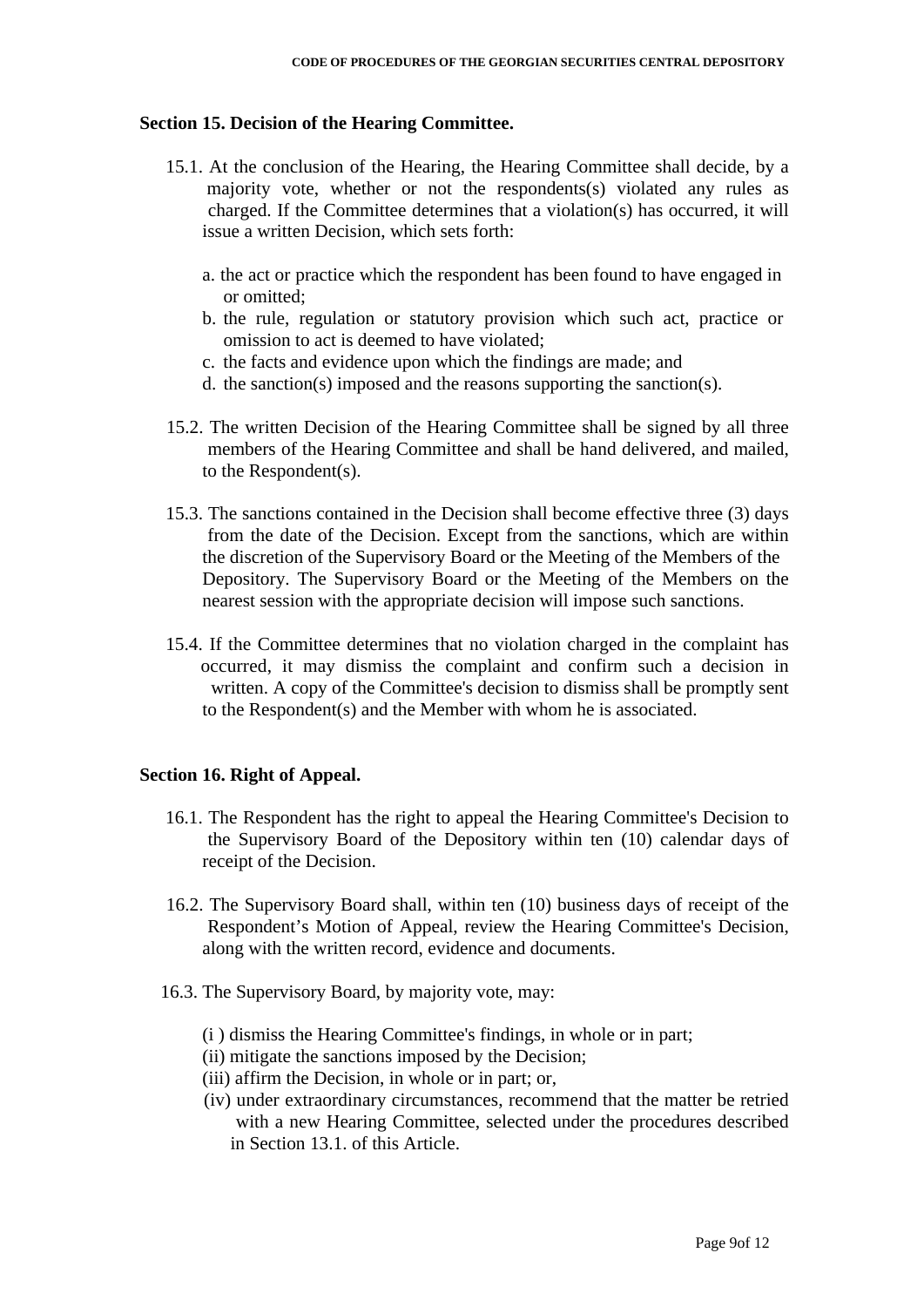- 16.4. The Supervisory Board shall, within three (3) days of reaching a decision, mail to the Respondent, a written summary of its findings and gives the General Director of the Depository specific recommendations if cases described in sub-paragraphs 16.3. a. b. c. occur.
- 16.5. Once the time period for an Appeal is concluded, and the Supervisory Board has affirmed the Decision of the Hearing Committee, the Depository shall transmit a copy of the Decision to the National Securities Commission if it contains a gross violation of law, as required by Article 41 (10) of the Law on Securities.

# **Section 17. Minor Rule Violations**

- 17.1. Notwithstanding Sections 8 and 9 of Article II of this Code, the Ethics Commission may, subject to the requirements set forth below, impose a fine (not to exceed the GEL 500) and/or a censure on any member or employee to the violation of any Depository rule, regulation, or statutory provision.
- 17.2. If Ethics Commission has reason to believe a violation has occurred, the Commission may recommend the Member to submit a Minor Rule Violation Letter (Letter) specifying in reasonable detail the nature of the violation(s), including the applicable rule, regulation or statutory provision and consenting to the imposition of a specific sanction(s) for the violation(s).
- 17.3. The Letter will be submitted to the Supervisory Board for its review. If the Supervisory Board rejects the Letter, it may then take appropriate disciplinary action with respect to the violation(s). If the Supervisory Board accepts the Letter, it shall become part of the respondent's permanent record at the Depository, according to the section 11 of this Code.
- 17.4. If it becomes necessary for the Ethics Commission to issue a complaint against a Member under Section 9 of this Code, the member or employee will not be prejudiced in any way by the prior submission of a Minor Rule Violation Letter.

# **Section 18. Settlement Procedure.**

- 18.1. A respondent in a proceeding before Ethics Commission may, at any time prior to a Decision of a Hearing Committee, propose an Offer of Settlement of the Complaint to the Commission.
- 18.2. Offers of Settlement must be made in conformity with the provisions of this Section and they should not be made frivolously or propose a sanction inconsistent with the seriousness of the violations.
- 18.3. Every Offer of Settlement will be in written and will contain in reasonable detail: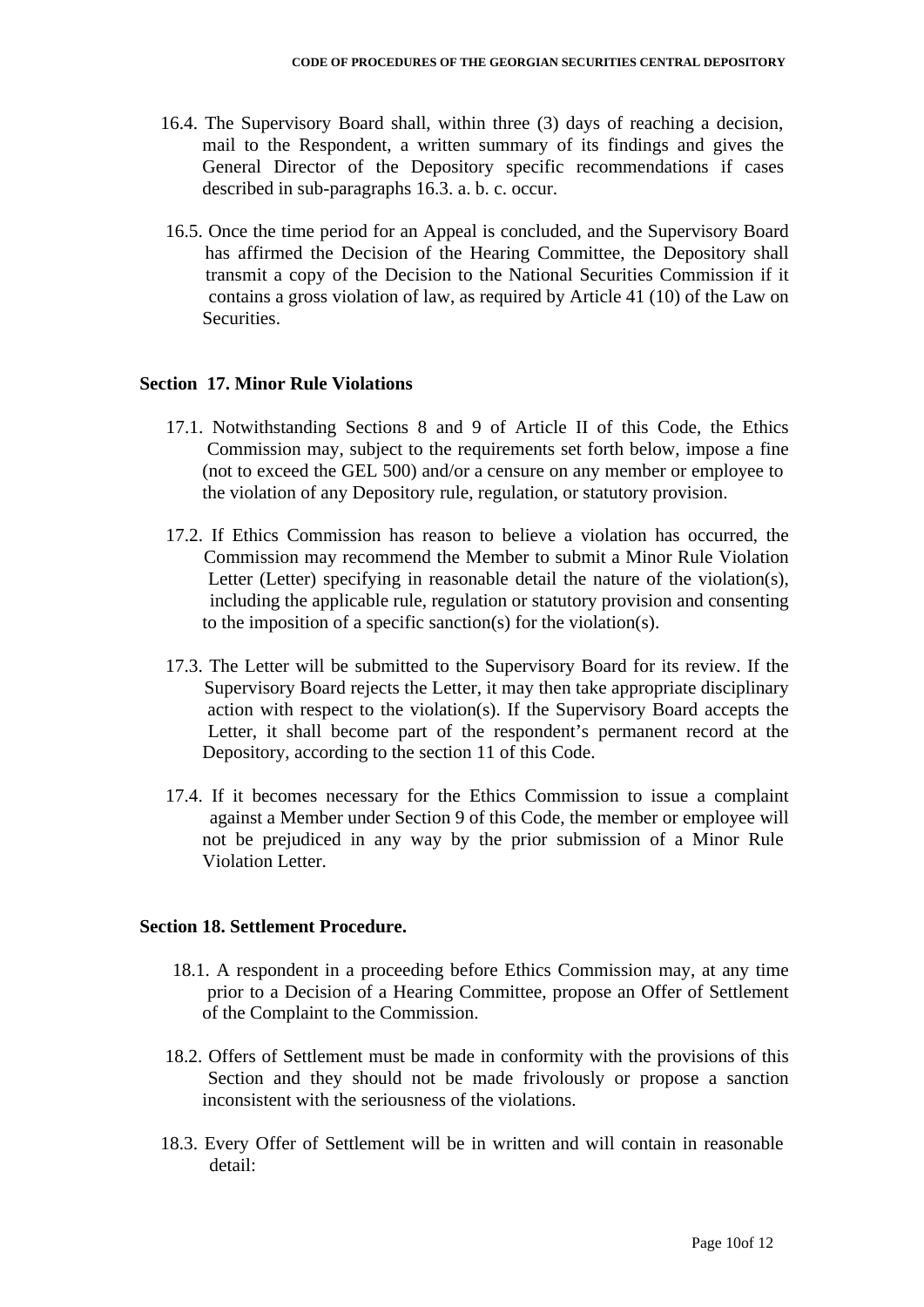(a) the act or practice which the respondent is alleged to have engaged in or omitted;

(b) the rule, regulation or statutory provision which the act, practice or omission to act is alleged to have violated;

(c) a statement that the respondent consents to findings of fact and alleged violations;

(d) a proposed sanction to be imposed; and

(e) a waiver of all rights of appeal to the Supervisory Board of the Depository and the courts of Georgia (if the scopes of violation do not go beyond the competence of the Depository), or to otherwise challenge the validity of the Order if the Offer of Settlement is accepted.

- 18.4. If an Offer of Settlement is accepted by Ethics Commission, it will issue an Order of Settlement. This Order will make findings of fact, including a statement of the rule, regulation or statute violated, and impose sanctions consistent with the terms of the Offer of Settlement. A copy of the Order will be transmitted to the Commission upon the Ethics Commission's acceptance, if it contains gross violations of law, as required by Article 41 (10) of the Law on Securities Market.
- 18.5. The Order of Settlement will constitute Ethics Commission's decision and will conclude the proceedings as of the date the Order is issued. The sanctions are executed according to 15.3 section of this Code.
- 18.6. If the Offer of Settlement is rejected by Ethics Commission, the Offer of Settlement will be deemed as canceled.
- 18.7. Where there is more than one respondent in a proceeding and one or more of the respondents submit an Offer of Settlement, the Offer may be accepted or rejected as to any of the respondents submitting the Offer. The proceeding will thereafter be terminated as to those respondents whose Offers of Settlement have been accepted, but their participation as witnesses may be required at any Hearing. Ethics Commission will thereafter proceed pursuant to the regular disciplinary procedures provided by this Code as to those respondents who did not submit Offers of Settlement.
- 18.8. If an Offer of Settlement is not accepted and it becomes necessary for Ethics Commission to follow the regular disciplinary procedures against the respondent, the respondent will not be prejudiced by the prior Offer of Settlement and it will not be given consideration in the determination of the issues involved in the pending proceeding.

# **Section 19. Complaint Docket.**

19.1. Ethics Commission will promptly notify the Internal Control Unit of all Complaints issued, and the Department will record all complaints so reported in the Complaint Docket. Ethics Commission will also promptly notify the Department of changes in the status of every Complaint filed